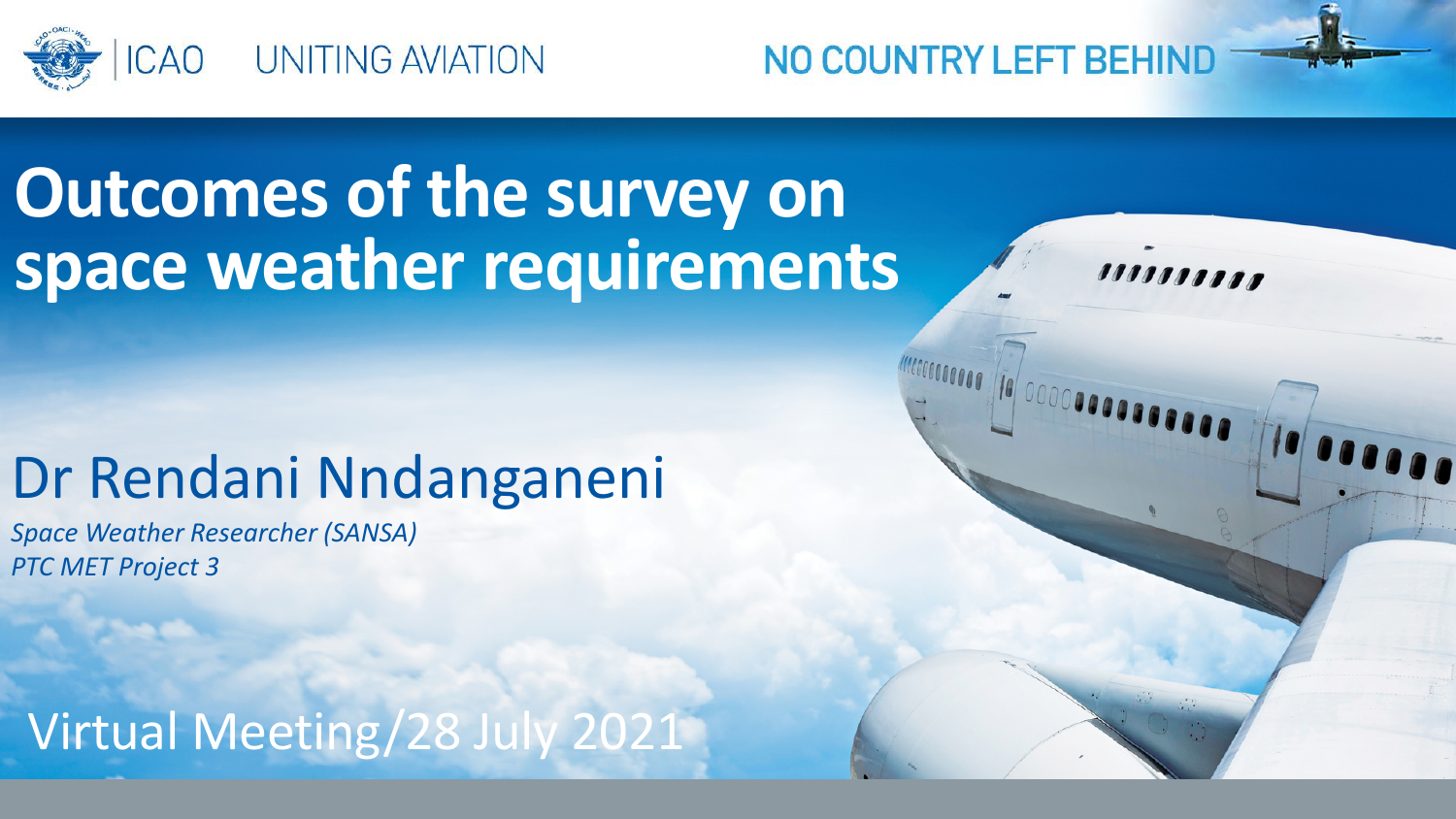

# SURVEY ANALYSIS

As part of the work of the APIRG sub-group IIM of APIRG, a questionnaire on space weather was sent to States. This questionnaire had to be completed and returned no later than June 18, 2021. Among all the states which were required to send back those questionnaires (except South Africa), only the twelf following ones have replied so far : Benin, Burkina Faso, Burundi, Gabon, Gambia, Madagascar, Mali, Mauritania, Ouganda, Senegal, Botswana and Zambia. The analysis of the survey is presented below :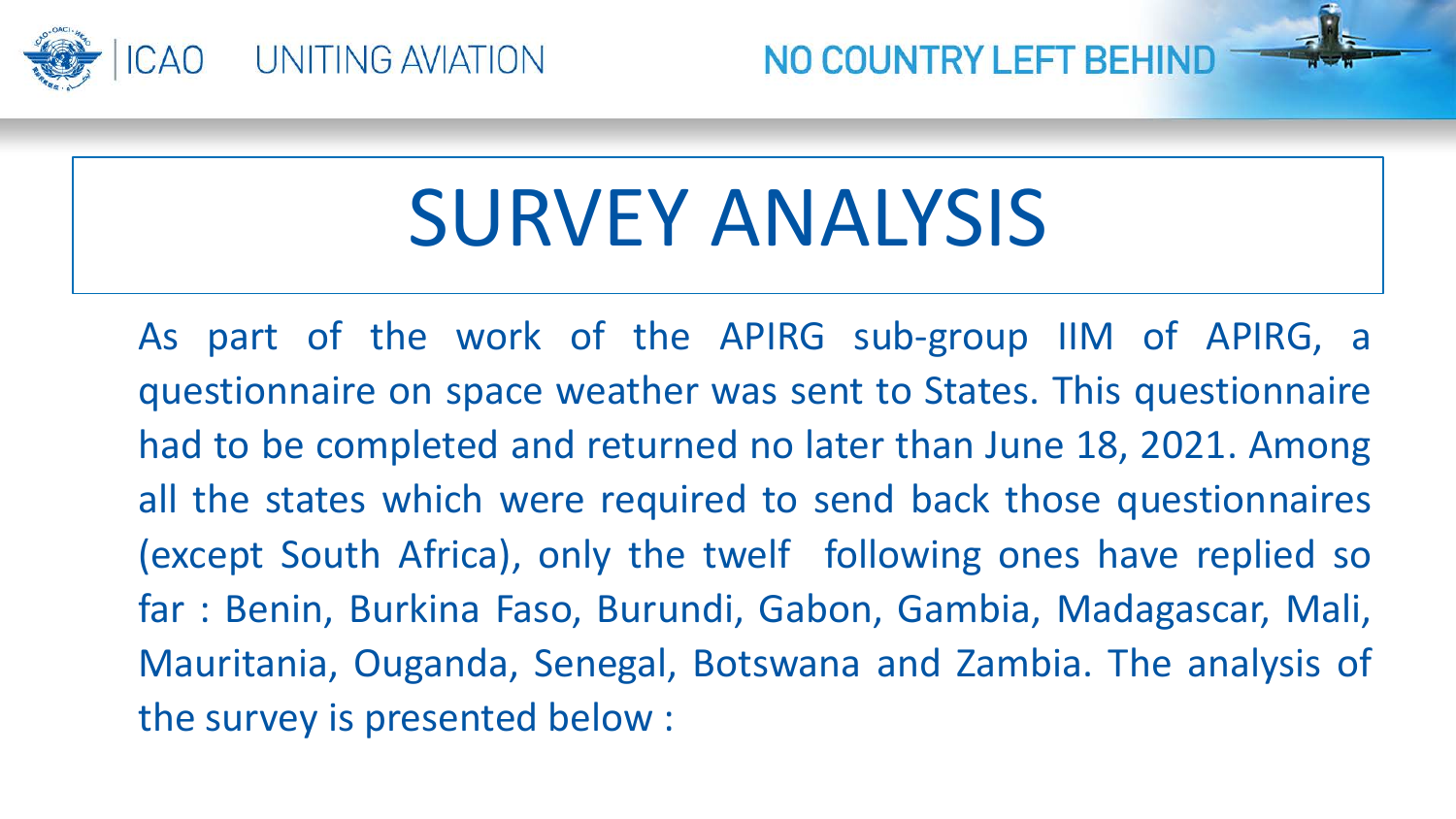

### Results



The great majority of the states are aware of the amendment 78 of Annex 3.

 $\blacktriangleright$ The majority of the states are commited to support the provision of space weather information.

Half of the states have nominated national agencies to assist with implementing the space weather information.

 $\triangleright$  A little more than half of the states have not undertaken a national assessment on the implementation on space weather. A little more than half of the states have systems to receive the space weather advisory information and disseminate it in IWXXM GML.

The great majority of the states know that SANSA is the regional Space Weather Centre designated by ICAO.

A little more than half of the states have systems to receive the space weather advisory information and disseminate it in IWXXM GML.

The great majority of the states know that SANSA is the regional Space Weather Centre designated by ICAO.

The majority of states have nominated experts to participate in Project 3.

Most of the states have not assessed the risks that space weather poses to the local technological infrastructure.

The great majority of the states are willing to receive training related to Space weather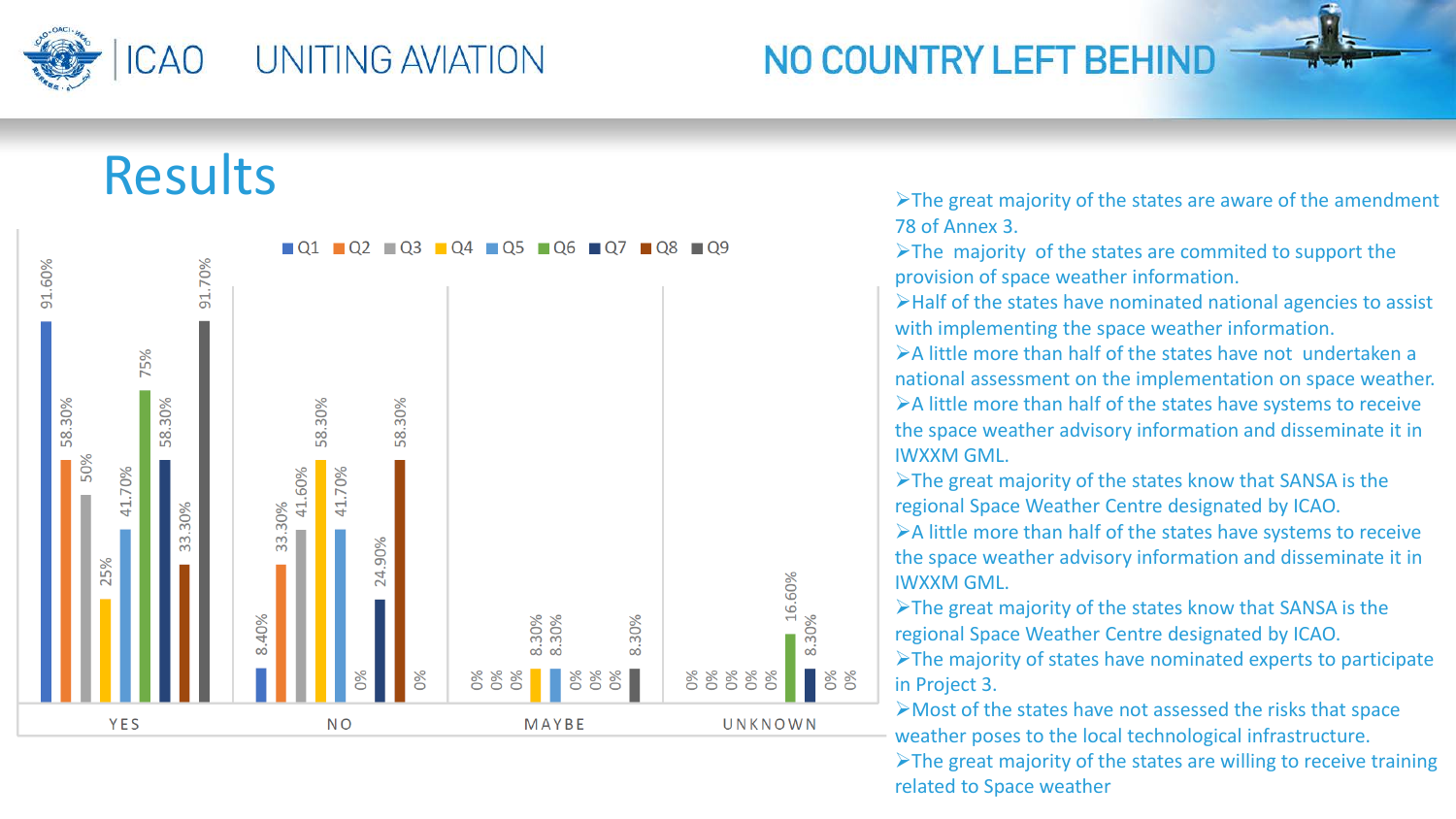

## Technical question results

 $\triangleright$  The great majority of the states have knowledge about space weather. Most of the states know that space weather has impacts on aviation operations.  $\triangleright$  Most of the states know that space weather has impacts on aviation operations The great majority of the states use HF radio.

- Most of the states have not encountered incidents due to communications between ATC and Air traffic.
- All states use VHF and HF
- $\triangleright$  The great majority of the states have record of communication systems failures.
- $\triangleright$  The great majority of states have not re-routed nor cancelled flight due to navigation problems.

Nearly all the states use VOR/DME, ILS, NDB as alternatives in case of GNSS/GPS failures.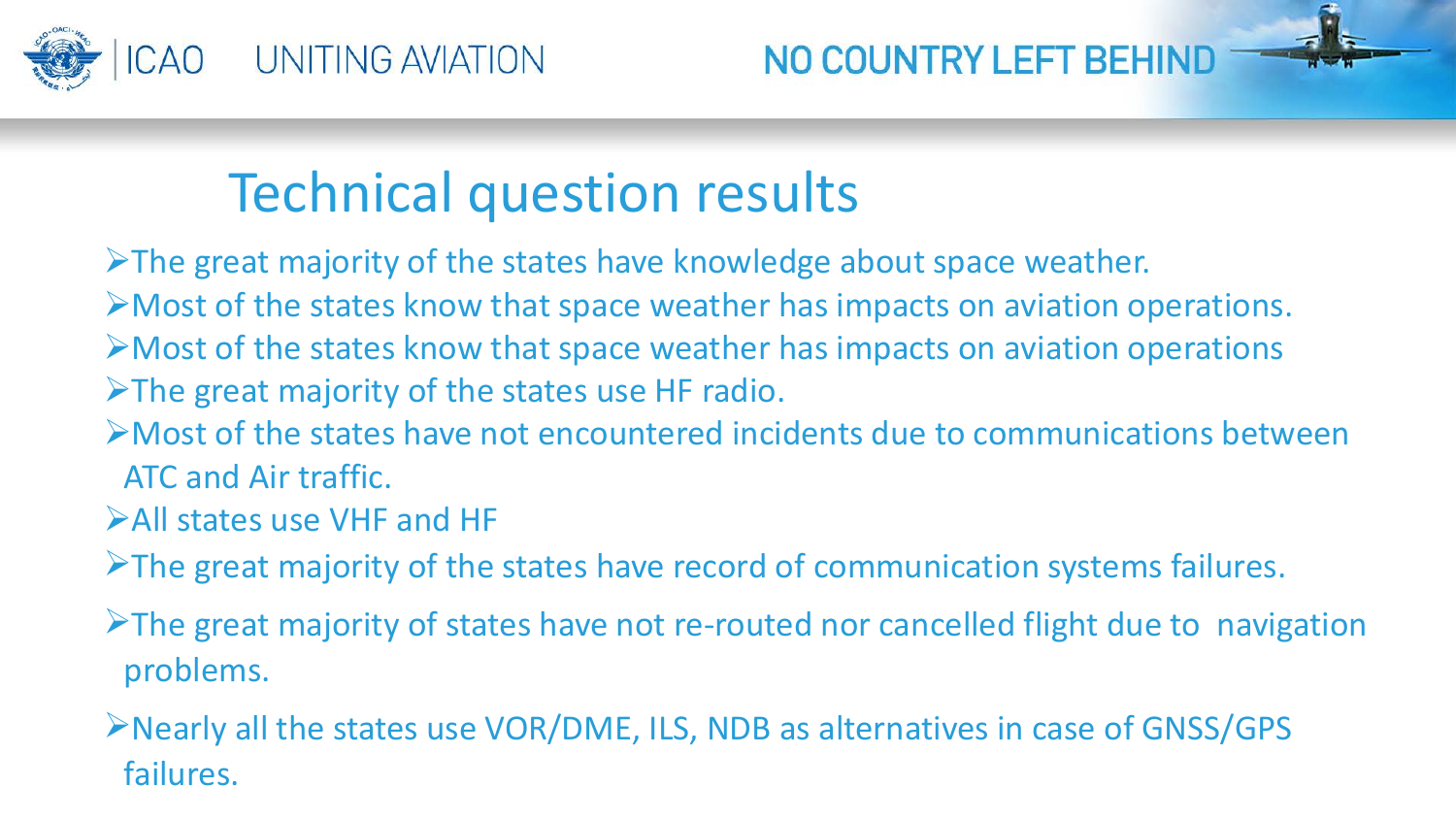

## Technical question results continue…

- $\blacktriangleright$  40% of the states experience navigation errors on a year basis and 40% of the states experience them on a seasonal basis.
- $\triangleright$ The great majority of the states have record of instances when navigation systems failed.
- $\triangleright$ The great majority of the states do not assess pilots for radiation exposure.
- $\triangleright$ In the great majority of the states, pilots and crew members are not classified as occupational radiation workers.
- $\triangleright$ The great majority of the states know that aircrafts avionics can be affected by space weather.
- All the states are willing to receive educational training on space weather.